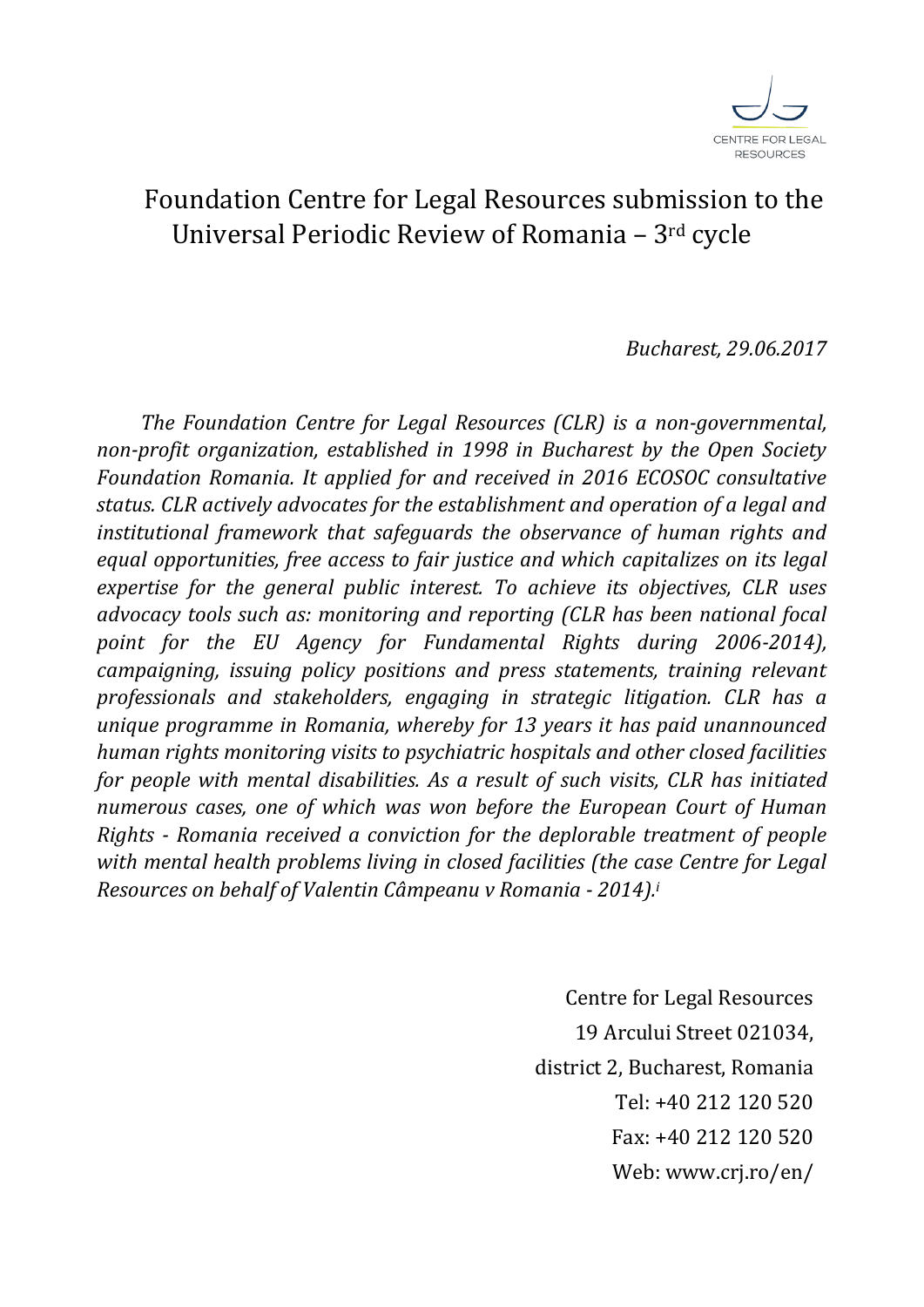

### **109.125. , 2nd cycle, Ireland, - on deinstitutionalization and community living for people with disabilities**

**Not implemented**. Romania has not facilitated greater inclusion and community living leading to the reduction of the number of people with disabilities in institutional care. In fact, the number of people with disability in public financed social care centres is on an overall increasing trend: 17,123 at the end of 2013, 17,202 at the end of 2014, 17,844 at the end of 2015, 18,090 at the end of 2016 and 18,032 at the end of March 2017.ii

In 2014, the European Court of Human Rights (ECtHR) handed down the decision against Romania: *Centre for Legal Regal Resources on behalf of Valentin Câmpeanu v. Romania.iii* The case, documented by CLR in 2004, concerns the situation of Mr. Câmpeanu, a young man of Roma origin, HIV infected, with a severe mental disability who was abandoned at birth and spent his life in state institutions, and who eventually died at the age of 19 in a psychiatric hospital. Once he reached 18, he was taken from the orphanage and sent in between a social care center and the psychiatric hospital – nobody would take him -, also no longer being administered his anti-retroviral medication at some point in the process. In spite of having a severe mental disability, once he turned 18, he was not appointed a guardian that could have cared for his interests. CLR found him in February 2014, alone, in an unheated room, in a bed without sheets, dressed only in a pajama top and without any assistance, thus being unable to eat or use the toilet. He died the same day. The ECtHR found Romania had breached Mr. Câmpeanu's right to life and his right to an effective remedy. It also found that Mr. Câmpeanu's case reflected a wider problem and recommended that Romania take general measures to make sure that people with mental disabilities have the adequate independent representation to be able to complain on issues related to their health and treatment and have their complaints examined before an independent body.

Since 2004, CLR has continued to carry out dozens of independent monitoring visitsiv to facilities where people with mental disabilities can be found in Romania.<sup>v</sup> Not only has Romania not implemented deinstitutionalization, but we continue to find sordid conditions similar to those in which Mr Câmpeanu died. Absent a system reform and significantly improved professional training standards together with adequate staffing and financing, the mentality and perception regarding people with mental disabilities has overall not changed since the communist period. Too many of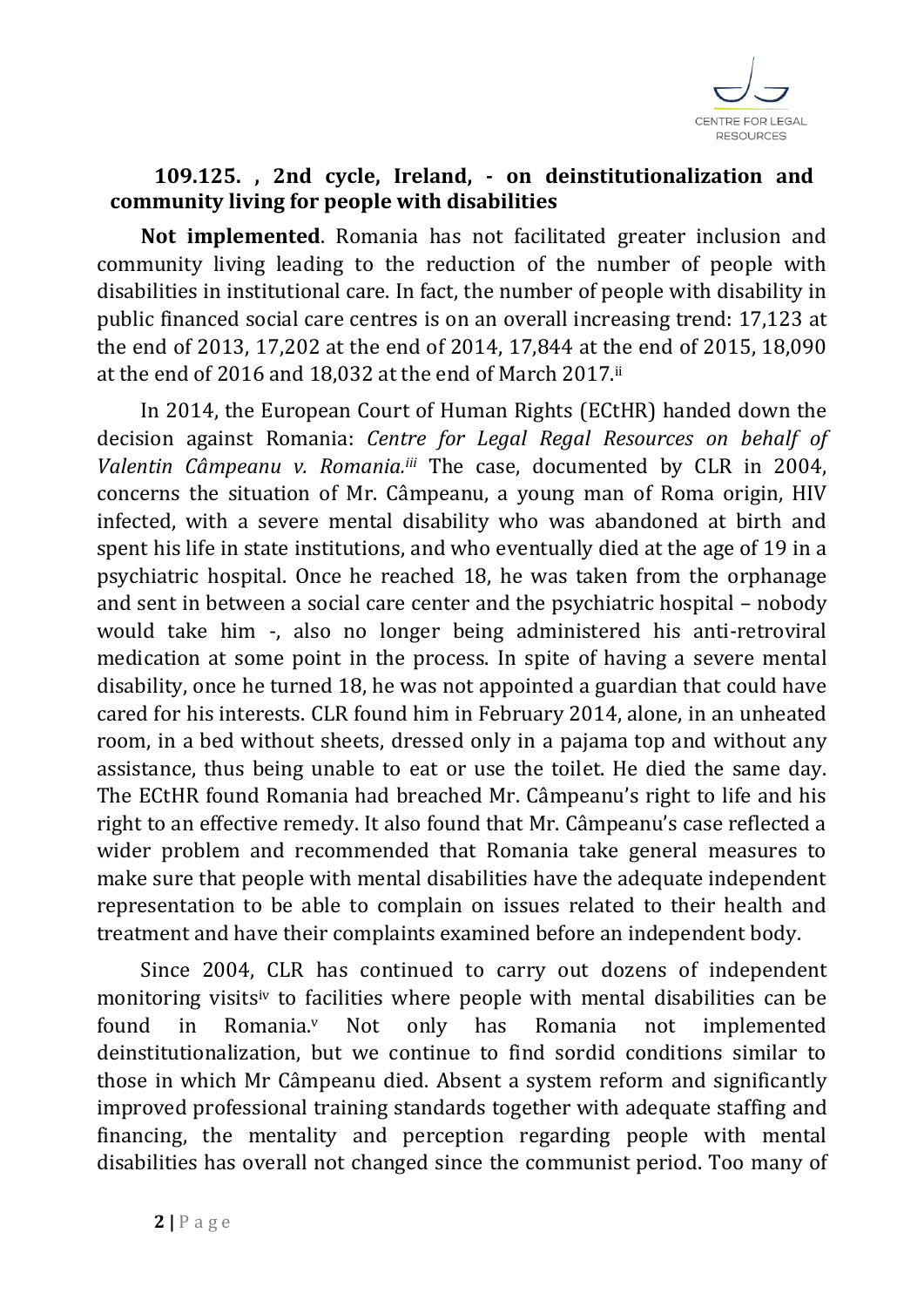

the facilities we visit resemble "deposits" of human beings and not communities of people whose dignity is respected and who have the opportunity to achieve their potential.

Some of the main issues that we find are:

1. **People with disabilities die in state custody and there is still no policy of effective investigations in all such cases**. From the beginning of 2016 until the 28th of September 2016, at least 886 adults with mental disabilities died while institutionalized in social care centres. Other 4699 deaths took place in psychiatry hospitals  $(2010-2016)$ .<sup>vi</sup> Romanian legislation requires that any death in a situation where the person is deprived of their liberty in state custody should be considered as *de plano* suspicious and a forensic autopsy should be performed.<sup>vii</sup> Romanian authorities rarely apply this legislation when it comes to social care centres.

Criminal investigations concerning victims who are institutionalized persons with mental disabilities are still not effective and proceed at a very slow pace. The investigative authorities do not know the applicable legislation and often hold prejudices against persons with mental disabilities. The General Prosecutor's Office does not exercise adequate supervision, and neither does it take over investigations where warranted by inadequate or too lengthy investigations at lower level. In one case, the CLR filed a criminal complaint on 29 October 2013, concerning abused children in a foster care centre in Oradea, Bihor County. The Prosecutor's Office dismissed the complaint on 17 March 2014, arguing that the children are untrustworthy and that, in any case, using violence against children is sometimes permitted and necessary. The CLR overturned this decision in court on 6 January 2015. The investigation then dragged on for almost two more years, until on 21 December 2016, the Prosecutor's Office finally indicted several persons. However, the indictment has several flaws, including the fact that the perpetrators have been accused of abuse of official authority, which is not consistent with the serious circumstances of the case. Therefore, CLR challenged this indictment in court, asking for more serious and appropriate charges. The case is currently pending before the Oradea First Instance Court. viii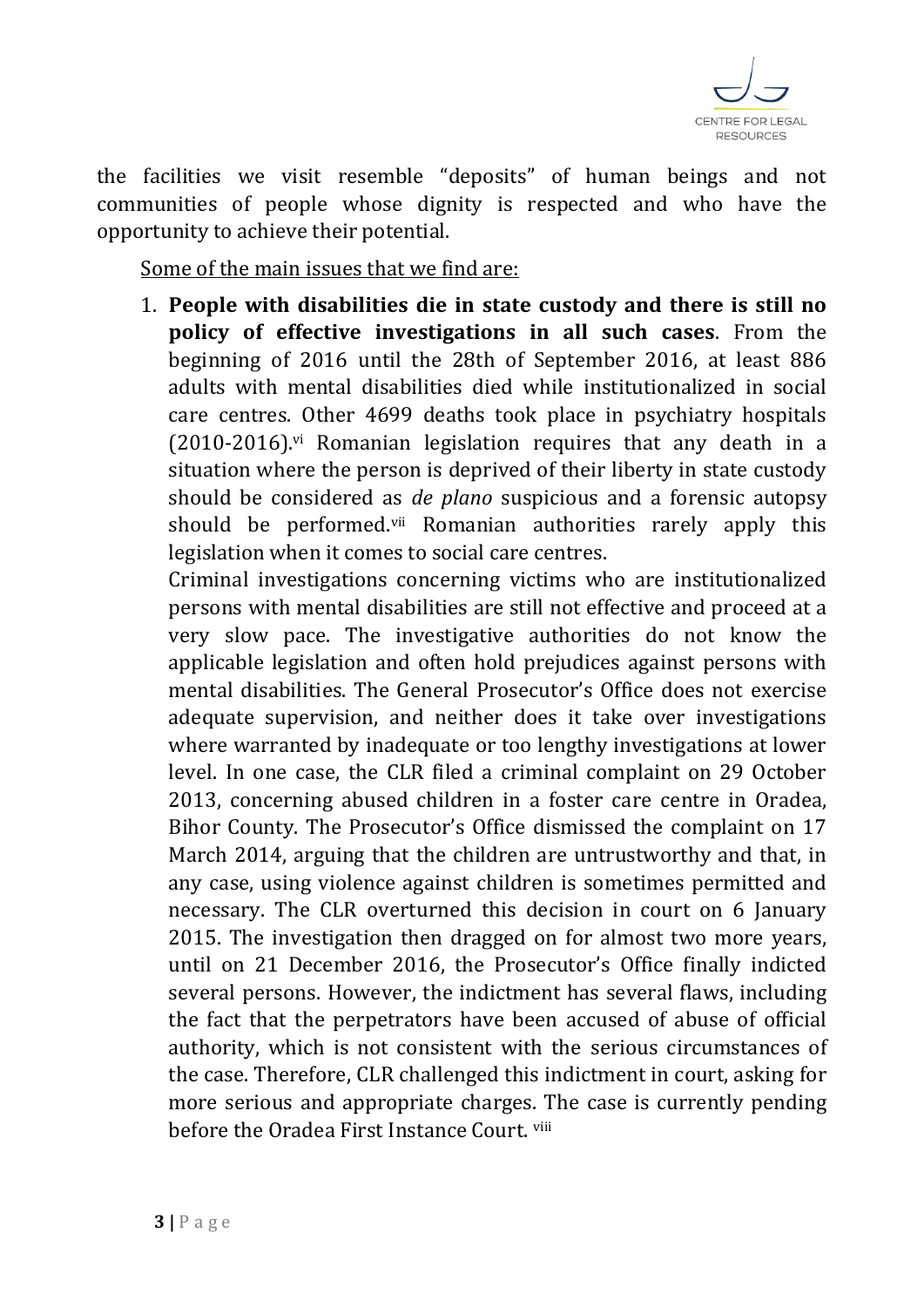

In another case, CLR filed a criminal complaint on 18 February 2014 regarding several suspicious deaths and cases of inhuman and degrading treatment that occurred in a social care home for teenagers and elderly in Aldeni, Buzău County. The Prosecutor's Office took more than 7 months to perform the first onsite visit (by which time the institution was in the process of being closed down) and did not interview any of the residents. It dismissed the complaint on 11 September 2014. The CLR overturned this decision in court on 27 January 2015. The court ordered the Prosecutor's Office to complete the investigation and to interview all residents and staff. Despite this, the Prosecutor's Office again rejected the complaint on 29 February 2016, without complying with all the requirements imposed by the court. While theoretically another challenge to the rejection was possible, CLR preferred to take the case to the European Court of Human Rights. To this end, CLR filed a request with the Prosecutor's Office whereby we asked for access to the case file. Our request was denied, and as such we challenged this denial in court. Our challenge was rejected on procedural grounds, and our appeal is currently pending before the Bucharest Tribunal.

## **2. Human dignity annihilated.**

Decisions about the lives of the people in most of the centres we visited are made to fit the interests and needs of institutions and not people's individual needs. Courts tend to confirm *ad literam* the requests of Social Assistance authorities which propose, for example, to move a person from one social care centre to another. People are not involved in decisions which concern them, and neither are they generally aware of their rights. The main therapy for psychiatric diagnoses still consists of pharmacological treatment only with psychotropic active substances. In many places, people are not allowed to personalize their space (in some places there is overcrowding and there is hardly any personal space), or they all have their hair cut short, describing a Nazi era-like environment where human individuality is annihilated.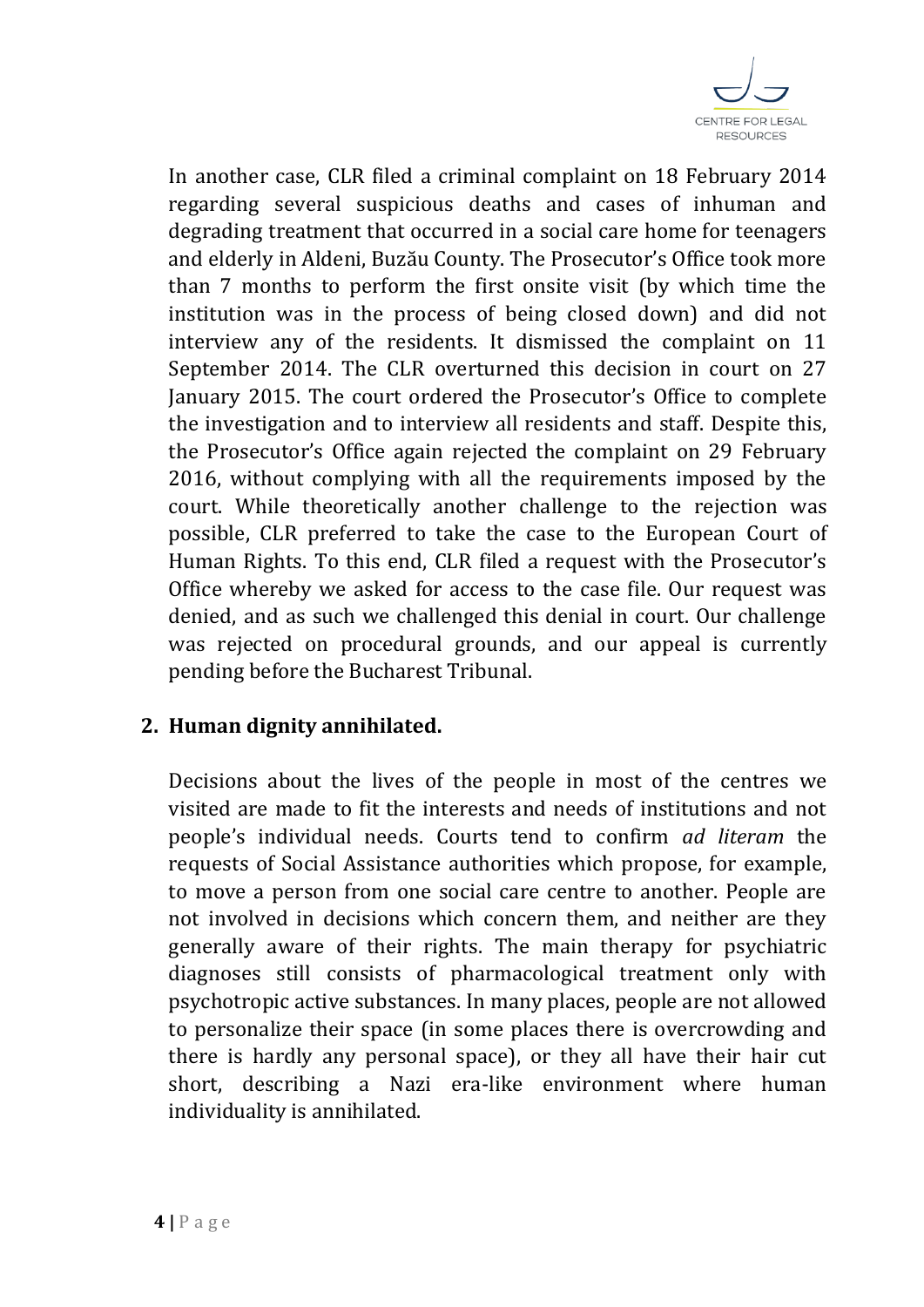

Among others, in a monitoring visit conducted in January 2017 at the Măciuca public social care centre in Vâlcea county, we observed the following: residents' rooms were sparsely furnished; the residents had no personal clothing and were poorly dressed; both men and women had their hair cut short; the walls were damp, the indoor temperature low, the dining room located in a different building to the one where the residents live, and the bathroom had no products for personal hygiene. There was no access ramp to the second floor used by the bedridden residents.<sup>x</sup> The CLR sent the monitoring report to the responsible local and central authorities and filed in a criminal complaint - case is currently under investigation. xi

During a monitoring visit conducted in February 2017 at Poiana Mare Psychiatric Hospital, where Mr. Câmpeanu died in 2004, during discussions with patients, among others, we were told the following:

- Organized trips to church services from the hospital have to be paid for. Therefore, only some of the patients can participate in even these very limited visits to the community.

- Despite the fact that every ward has complaint boxes, the patients did not consider complaining, saying it would be useless. "Who can help us? We sometimes tell the doctor, but do nothing more". xii

During a visit conducted in March 2017 at the Gura Văii (Mehedinți county) external psychiatric section of the Drobeta Turnu Severin/Mehedinti County Emergency Hospital, we found the following:

- Living conditions are primitive and degrading. The wards are paved with cement (second floor) or with cement covered by linoleum (Ist floor, the linoleum is old, degraded), they are equipped with metallic beds, have windows (many of them degraded, all having metal bars) some wards have sinks (we saw no functioning sink, they are degraded, broken, without taps, disaffected). The beds are old, degraded, rusty and dirty;
- Patients do not have the possibility to have personal items in their rooms;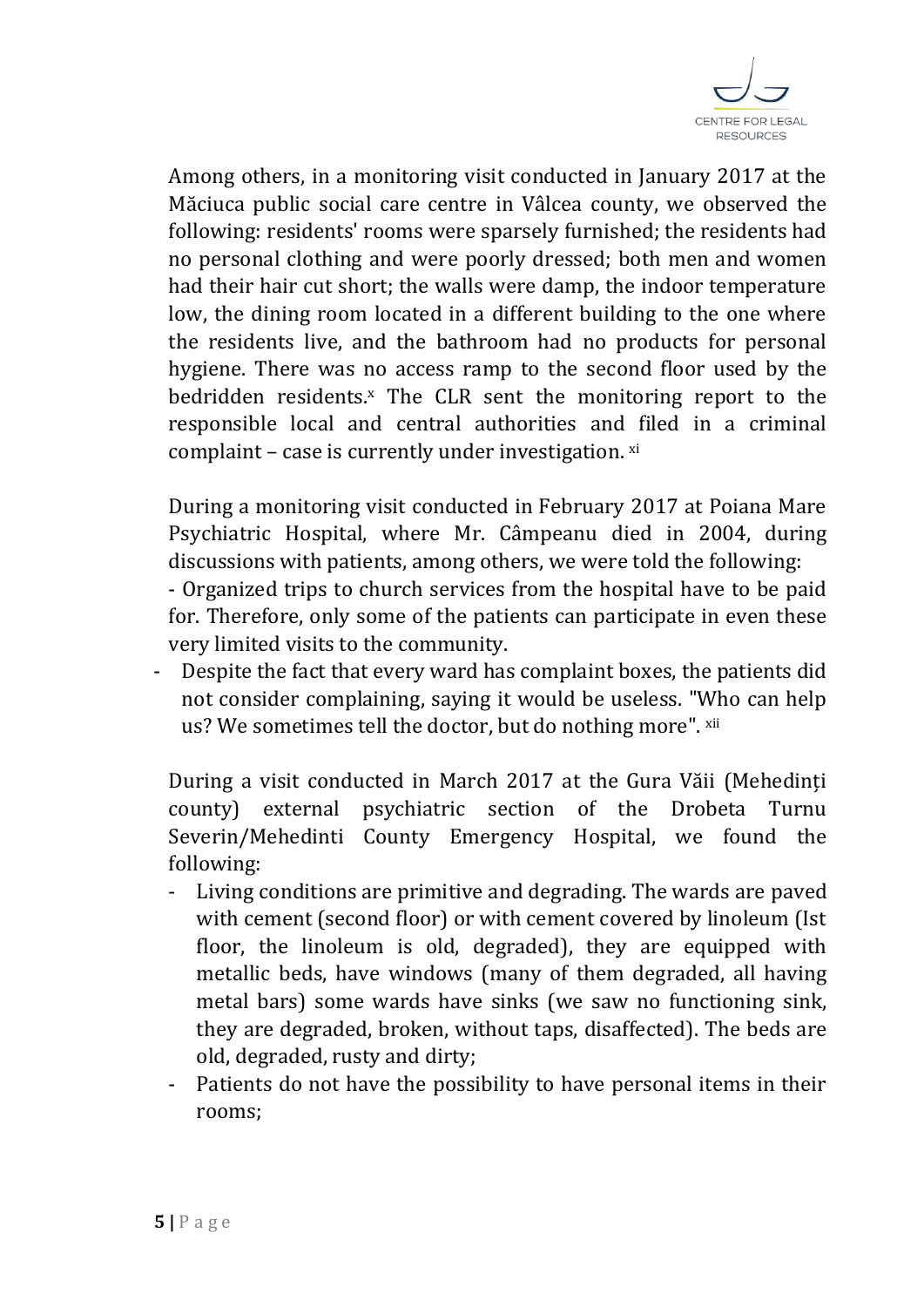

- All the spaces where they live and spend their time are sterile, not personalized, without aesthetic elements, there are no posters, photos, the atmosphere is soldierly, austere;
- Patients do not have their own personal clothing, their majority use the same clothes for a week, they bathe once a week, do not use pajamas, they sleep in the same clothes they use during the day.
- Each floor has a sanitary group with the following: 3 Turkish toilets which are degraded and rusty, and 3 washing places which are not separated.
- All patients have a steel bowl and plate and a spoon. They are old and bent. The seats in the dining room are insufficient. The chairs and tables are old, rusty, some are broken.
- There is no therapist, psychologist or social worker, and the only form of entertainment is a TV set.
- We also raised concerns as to the risk that the staff working in such conditions become deprofessionalized, brutalized, dehumanized.xiii

To our report and letters sent to relevant authorities, the Hospital to which the Gura Vaii section belongs and the Mehedinti County Council sent similar replies, in essence denying that they would have real any problems and blaming the patients: "Your findings related to the unattractive environment must also be seen through the lenses of the unpredictable, destructive behavior induced by the psychic disorders of the patients. Also, the circumstances whereby the atmosphere would be unwelcoming, cold, we mention that the rigors of a medical establishment which addresses a special category of ill people are in order, that the administrative possibilities are limited by a budget which is constantly insufficient, that the treatment which is being administered is non-discriminatory as compared to the patients of all the sections of the Mehedinti Emergency County Hospital, whose right to medical assistance is respected, with the respect of the therapeutic protocols and procedures in force ." xiv

We raise serious concerns in general, and particularly with regards to Maciuca social care centre and Gura Vaii psychiatric section. The Government must ensure these people's right to adequate living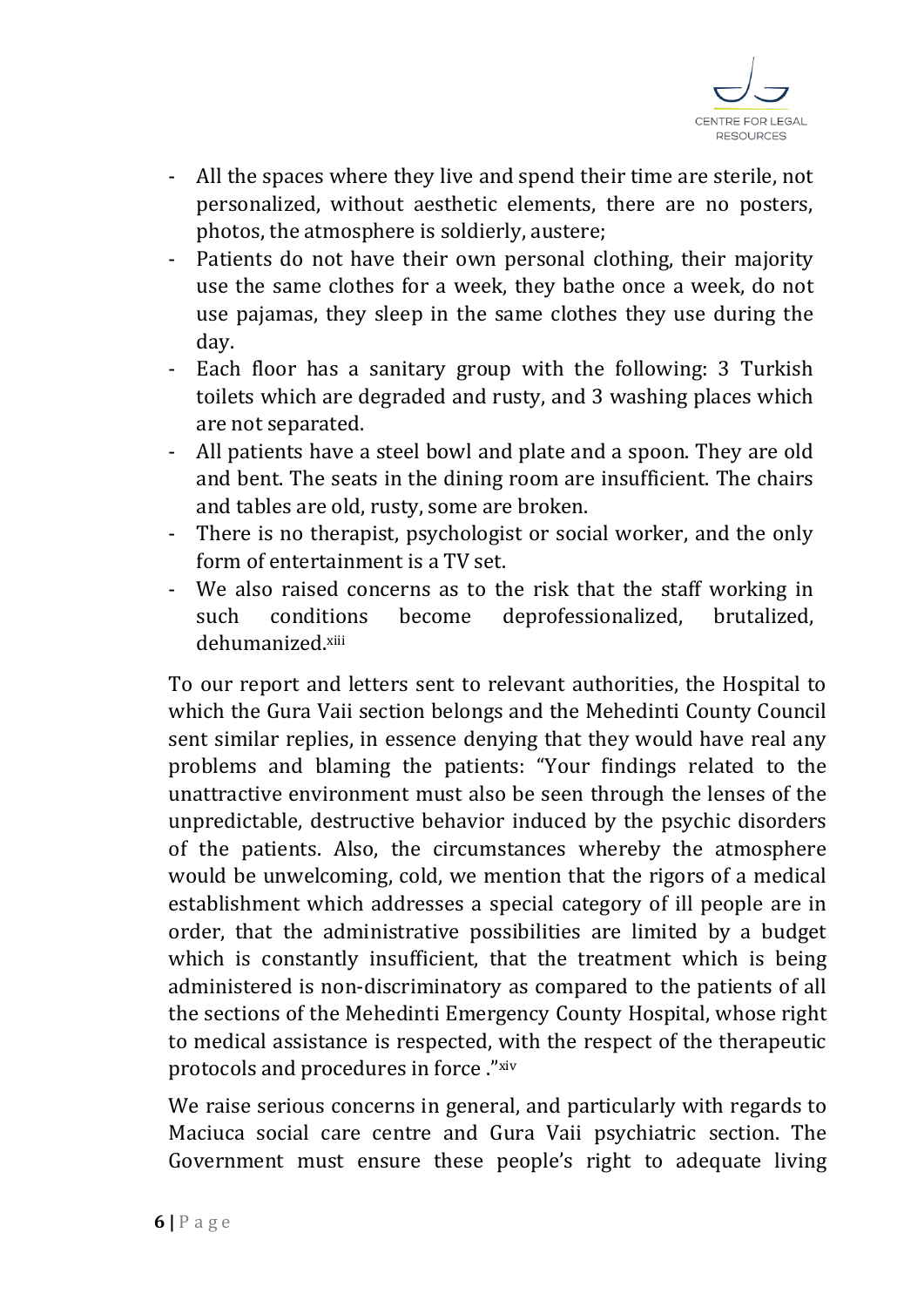

conditions, rehabilitation, access to justice, community living and adequate consultation in all decisions which concern them. The Government must also be transparent and publicly accountable for how it solves the situation.

## 3. **Conflict of interest and malfunctioning in the guardianship system**.

The legal system regulating guardianship is clearly flawed and there is no obvious reason why it is not being changed, aside from lack of political will. When there is no next of kin, it is usually someone from the social care centre or the local council that is appointed as a guardian. This raises serious issues in terms of conflict of interest, since the institution/the guardian is in many cases the one against which the person under guardianship would have complaints. Guardianship itself entails the full stripping of civil capacity, and the guardian is a substitute in terms of decision-making, instead of being a support person for those who could make at least some decisions on their own. In some cases, the legal person of the Mayor's Office is appointed as guardian instead of a natural person as it should be, showing, among others, how little some courts understand the significance of the institution of guardianship. We also found situations where people would have actually needed the appointment of a guardian, but the institutions had undertaken no action to initiate the procedure, and the institutional staff would usually be the ones making the necessary decisions for the persons in question.

At the beginning of 2016, Romania passed legislation establishing an independent institution for monitoring the rights of people with disability as per Article 33 of the CRPD.xv However, more than a year later, the institution is not actually functioning according to its mandate.

The serious breaches of the rights of persons with mental disabilities in closed institutions in Romania have been highlighted also by the UN HRC Special Rapporteur on extreme poverty and human rights, Professor Philip Alston, who reported on Romania in 2015,<sup>xvi</sup> as well as by the Council of Europe Commissioner for Human Rights, Mr. Nils Muižnieks, whose most recent action on this matter was a Letter sent to the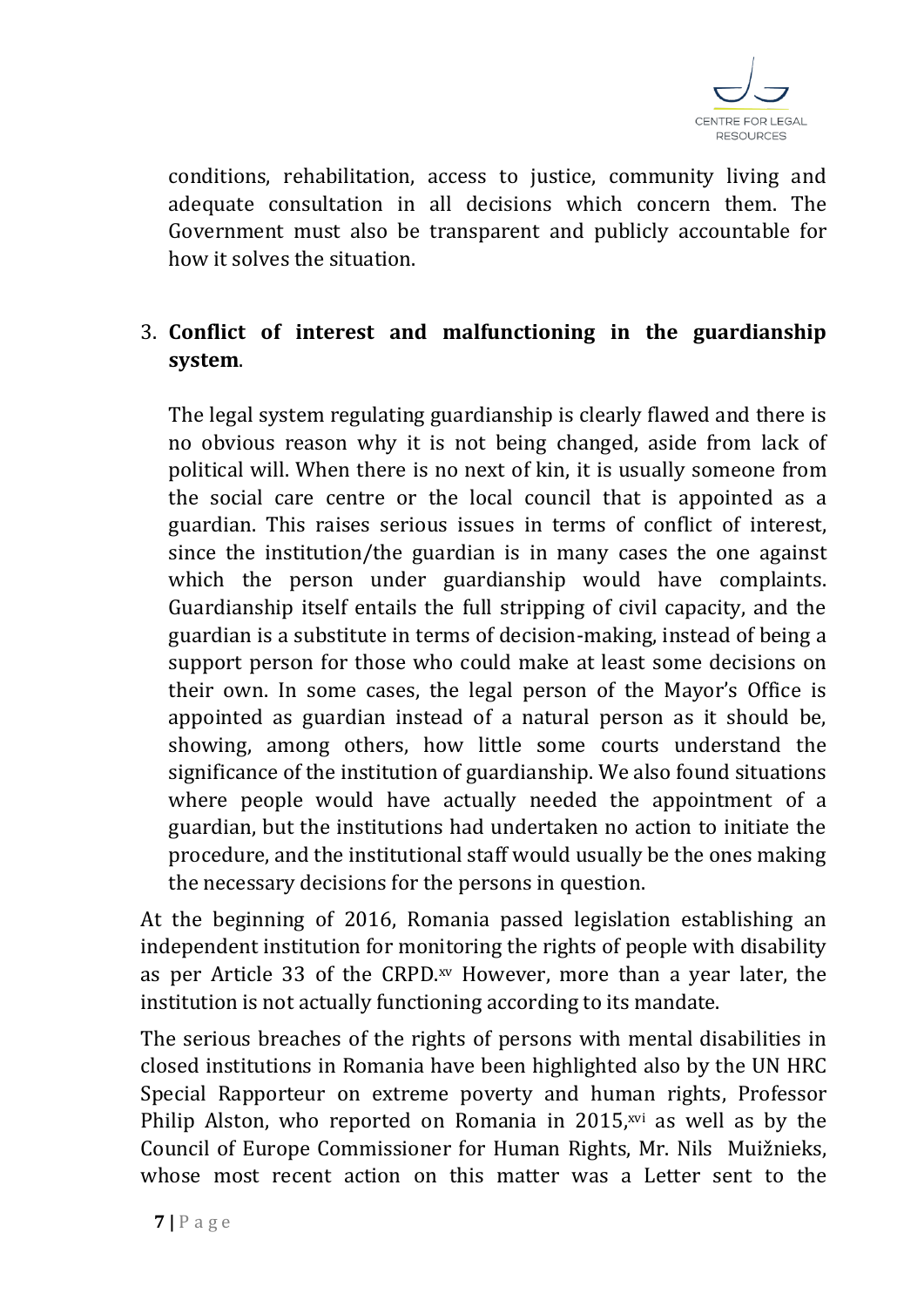

Romanian Government in 2017, expressing concern over the situation and asking the Government to improve protection for persons with disabilities xvii

#### **Recommendations:**

1. End the systemic practice of institutionalization of persons with mental disabilities, and take all necessary legal, institutional and financial measures to provide for community living with sufficient and adequately trained support staff.

2. Adopt measures to investigate and elucidate the circumstances which led to the death of persons placed in social care centres and in psychiatric hospitals and to ensure the prevention of any avoidable deaths.

3. Ensure regular and appropriate independent monitoring of all relevant institutions until they are phased out, and design accessible procedures, support and accommodations, as may be needed, to assist persons with mental disabilities in claiming their fundamental rights.

4. Ensure that persons with mental disabilities may exercise fully and effectively all their human rights on an equal basis with others, notably in the enjoyment of the right to life, the right to physical and mental integrity, health, housing, independent living, and freedom from exploitation, violence and abuse.

5. Reform the guardianship system to remove all possible conflict of interest and to allow for partial guardianship thus taking into account the real abilities and needs of each person.

 $\overline{a}$ 

<sup>&</sup>lt;sup>i</sup> Center for Legal Resources webpage, available at:  $www.cri.ro/en/$  (accessed at: 29.06.2017)

ii Romanian Ministry of Labour and Social Justice, National Authority for People with Disabilities, Statistics, available at: <http://anpd.gov.ro/web/transparenta/statistici/trimestriale/> (accessed at: 29.06.2017)

iii European Court of Human Rights Grand Chamber, *Centre for Legal Resources on behalf of Valentin Câmpeanu v. Romania* (application no. 47848/08), Press Release available at:<http://bit.ly/2sitJLr> (accessed at: 29.06.2017)

iv CLR monitoring reports in RO: [http://www.crj.ro/pledoarie-pentru](http://www.crj.ro/pledoarie-pentru-demnitate/lagarele-de-langa-tine-descrierea-proiectului/rapoarte-de-monitorizare/)[demnitate/lagarele-de-langa-tine-descrierea-proiectului/rapoarte-de-monitorizare/,](http://www.crj.ro/pledoarie-pentru-demnitate/lagarele-de-langa-tine-descrierea-proiectului/rapoarte-de-monitorizare/) [http://www.crj.ro/pledoarie-pentru-demnitate/clinica-juridica-mobila/rapoarte-si](http://www.crj.ro/pledoarie-pentru-demnitate/clinica-juridica-mobila/rapoarte-si-raspunsuri/)[raspunsuri/](http://www.crj.ro/pledoarie-pentru-demnitate/clinica-juridica-mobila/rapoarte-si-raspunsuri/) (links accessed at: 29.06.2017)

 $\mathbf v$  The information included in this submission is further elaborated in the Centre for Legal Resources Communications to the Committee of Ministers in the case of Centre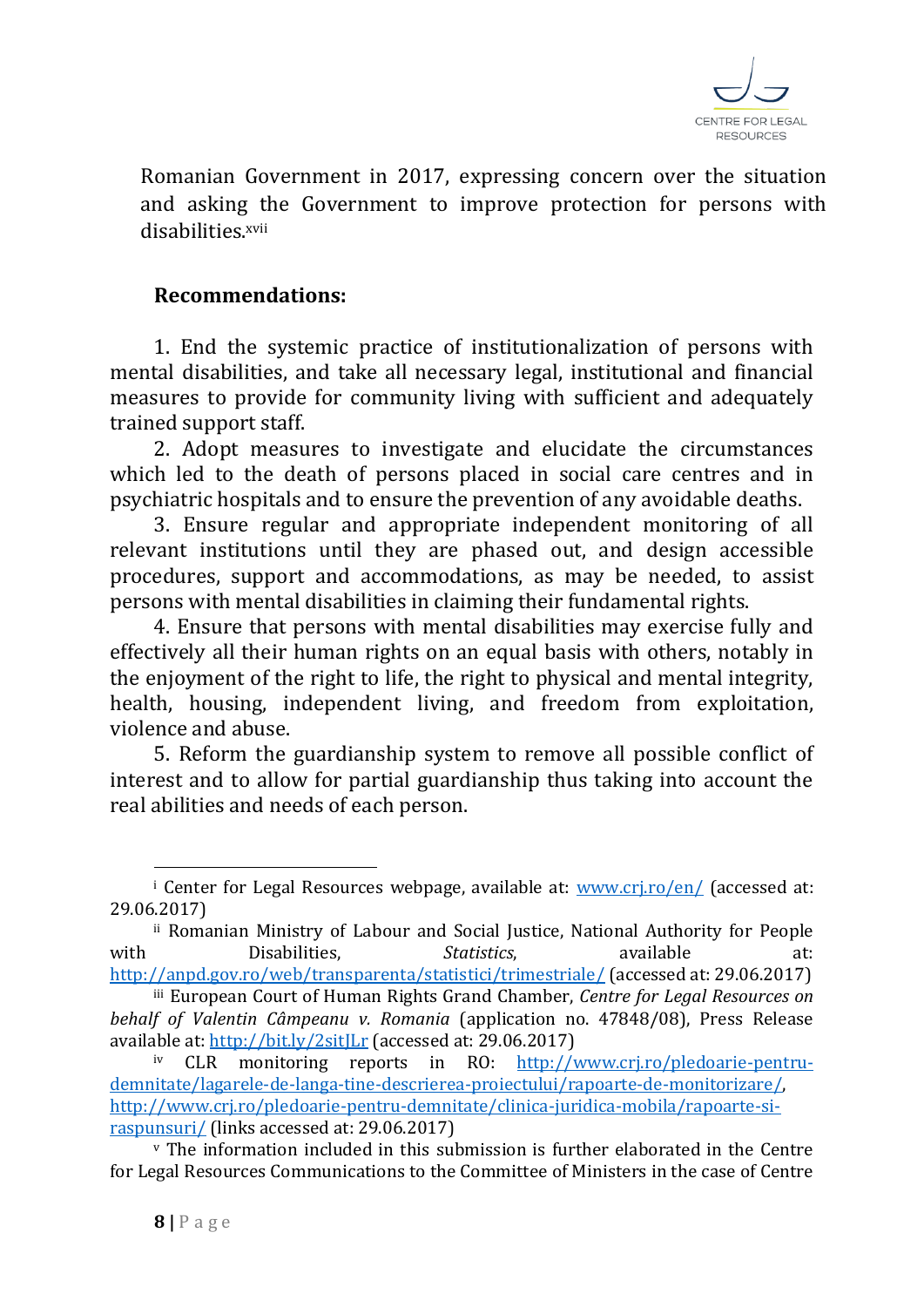

for Legal Resources on behalf of Valentin Câmpeanu v Romania, on 16.09.2016, available at: [https://search.coe.int/cm/Pages/result\\_details.aspx?ObjectId=09000016806abf3d](https://search.coe.int/cm/Pages/result_details.aspx?ObjectId=09000016806abf3d) and on 21.02.2017, available at: [https://search.coe.int/cm/Pages/result\\_details.aspx?ObjectId=09000016806f93cb](https://search.coe.int/cm/Pages/result_details.aspx?ObjectId=09000016806f93cb) (both links accessed at: 29.06.2017)

vi Information collected and compiled by the Centre for Legal Resources and Centre for Media Investigations through requests for public information sent to relevant local or national authorities: [http://www.crj.ro/harta-deceselor-cate-persoane-cu](http://www.crj.ro/harta-deceselor-cate-persoane-cu-dizabilitati-mintale-au-murit-in-custodia-statului-intre-anii-2011-2014/)[dizabilitati-mintale-au-murit-in-custodia-statului-intre-anii-2011-2014/,](http://www.crj.ro/harta-deceselor-cate-persoane-cu-dizabilitati-mintale-au-murit-in-custodia-statului-intre-anii-2011-2014/) [http://www.investigatiimedia.ro/investigatii/harta-mortii-o-radiografie-la-detaliu-a-](http://www.investigatiimedia.ro/investigatii/harta-mortii-o-radiografie-la-detaliu-a-dezastrului-din-asistenta-sociala-romaneasca)

[dezastrului-din-asistenta-sociala-romaneasca](http://www.investigatiimedia.ro/investigatii/harta-mortii-o-radiografie-la-detaliu-a-dezastrului-din-asistenta-sociala-romaneasca) (links accessed on 29.06.2017)

vii Joint Orders no. 1134/25.05.2000 issued by the Romanian Minister of Justice and no. 255/04.04.2000 issued by the Minister of Health on the procedures relating to medical opinions and other forensic medical services.

viii Eg: One method of abuse, which was confirmed by the Prosecutor's Office, was crushing a child's fingers with a door reportedly in order to find out who stole a dessert. Such abuse clearly represents a criminal offence more serious than an abuse of official authority; Case information in RO on the CLR website at: [http://www.crj.ro/cazul](http://www.crj.ro/cazul-centrului-de-plasament-pentru-copii-cu-probleme-psihosociale-oradea)[centrului-de-plasament-pentru-copii-cu-probleme-psihosociale-oradea](http://www.crj.ro/cazul-centrului-de-plasament-pentru-copii-cu-probleme-psihosociale-oradea) (accessed at 29.06.2017)

ix Case information in RO on the CLR website at: http://www.crj.ro/cazulcaminului-de-varstnici-si-adulti-cu-dizabilitati-aldeni-judetul-buzau/

<sup>x</sup> Report in EN of the ad-hoc monitoring visit at the Centre for Recuperation and Neuropsychiatric Rehabilitation Maciuca, Valcea County: [http://www.crj.ro/wp](http://www.crj.ro/wp-content/uploads/2017/02/Monitoring-Rep_ENG_CRRN_Maciuca-.pdf)[content/uploads/2017/02/Monitoring-Rep\\_ENG\\_CRRN\\_Maciuca-.pdf](http://www.crj.ro/wp-content/uploads/2017/02/Monitoring-Rep_ENG_CRRN_Maciuca-.pdf) (accessed at 29.06.2017)

xi Case information can be found in RO on the CLR website at: http://www.crj.ro/pledoarie-pentru-demnitate/clinica-juridica-mobila/rapoarte-siraspunsuri/.

xii Report of the Centre for Legal Resources ad-hoc monitoring visit in Poiana Mare Psychiatric Hospital, Dolj County, 15 February, 2017, at: [http://www.crj.ro/wp](http://www.crj.ro/wp-content/uploads/2017/02/Raport-de-monitorizare-Poiana-Mare-2017.pdf)[content/uploads/2017/02/Raport-de-monitorizare-Poiana-Mare-2017.pdf](http://www.crj.ro/wp-content/uploads/2017/02/Raport-de-monitorizare-Poiana-Mare-2017.pdf) (accessed at 29.06.2017)

xiii Center for Legal Resources Monitoring Report to the Drobeta turnu Severin Emergency County Hospital – Psychiatry Section for Chronic Patients (adults) – Gura Vaii, 8 and 14 March, 2017, in RO available at: [www.crj.ro/wp](http://www.crj.ro/wp-content/uploads/2017/02/Raport-de-monitorizare-Gura-Vaii.pdf)[content/uploads/2017/02/Raport-de-monitorizare-Gura-Vaii.pdf](http://www.crj.ro/wp-content/uploads/2017/02/Raport-de-monitorizare-Gura-Vaii.pdf) (accessed at: 29.06.2017)

xiv Letter No. 2576/11.04.2017 from the Mehedinti County Council to the Centre for Legal Resources, in RO available at: [www.crj.ro/wp](http://www.crj.ro/wp-content/uploads/2017/04/Raspuns-CJ-gura-vaii.pdf)[content/uploads/2017/04/Raspuns-CJ-gura-vaii.pdf](http://www.crj.ro/wp-content/uploads/2017/04/Raspuns-CJ-gura-vaii.pdf) (accessed at: 29.06.2017)

 $xv$  Law 8/2016 on the establishment of the mechanisms foreseen by the Convention on the rights of persons with disabilities.

xvi End of Mission Statement by Professor Philip Alston, United Nations Human Rights Council Special Rapporteur on extreme poverty and human rights, November 11, 2015, available available at:

<u>.</u>